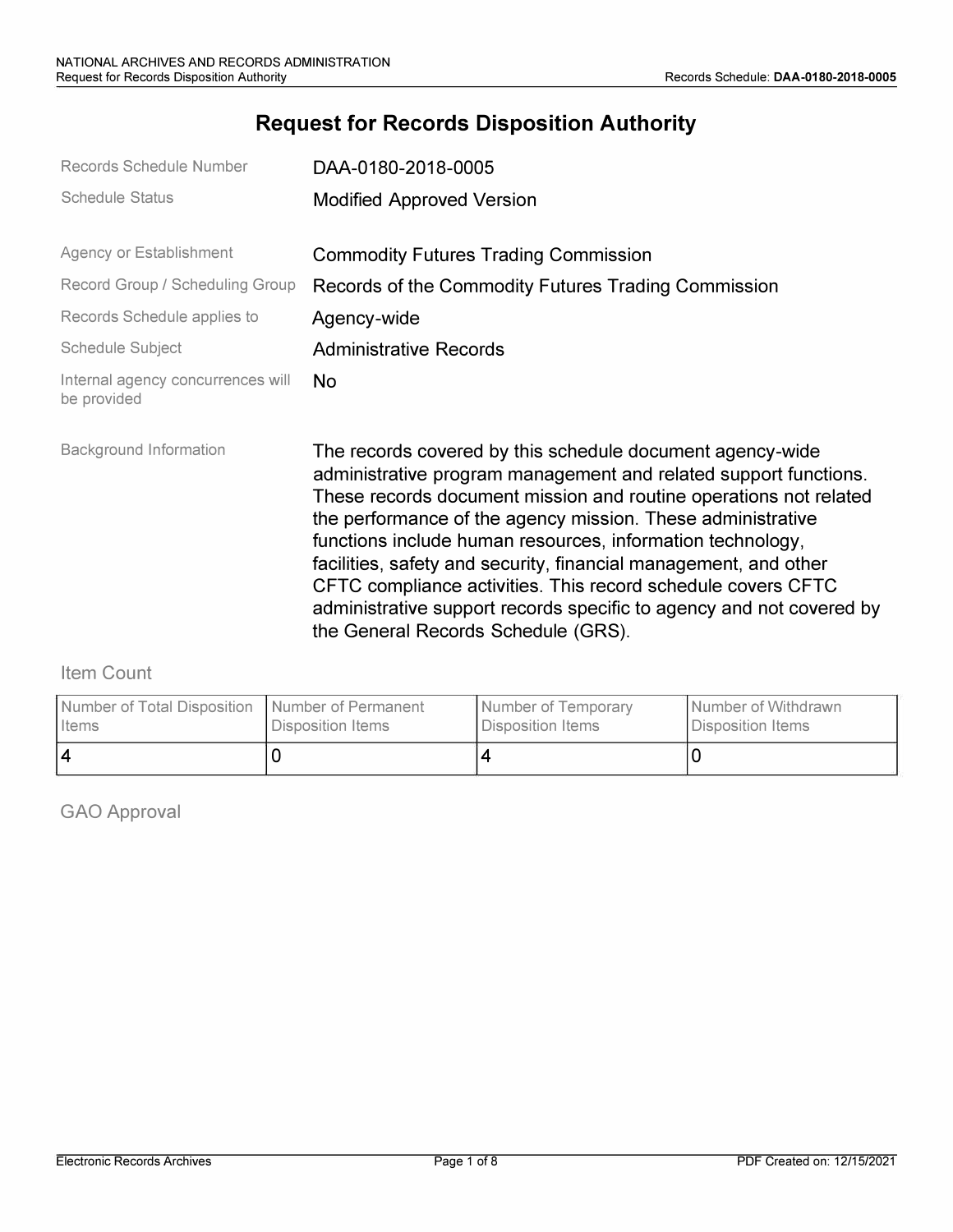## **Outline of Records Schedule Items for DAA-0180-2018-0005**

| Sequence Number |                                                                                                                        |
|-----------------|------------------------------------------------------------------------------------------------------------------------|
|                 | <b>Administrative Management Records</b><br>Disposition Authority Number: DAA-0180-2018-0005-0001                      |
|                 | <b>Emergency Incident and Response Records</b><br>Disposition Authority Number: DAA-0180-2018-0005-0002                |
|                 | Submission Data Validation and Tracking Records<br>Disposition Authority Number: DAA-0180-2018-0005-0003               |
| 4               | <b>Employee Training and Professional Development Records</b><br>Disposition Authority Number: DAA-0180-2018-0005-0004 |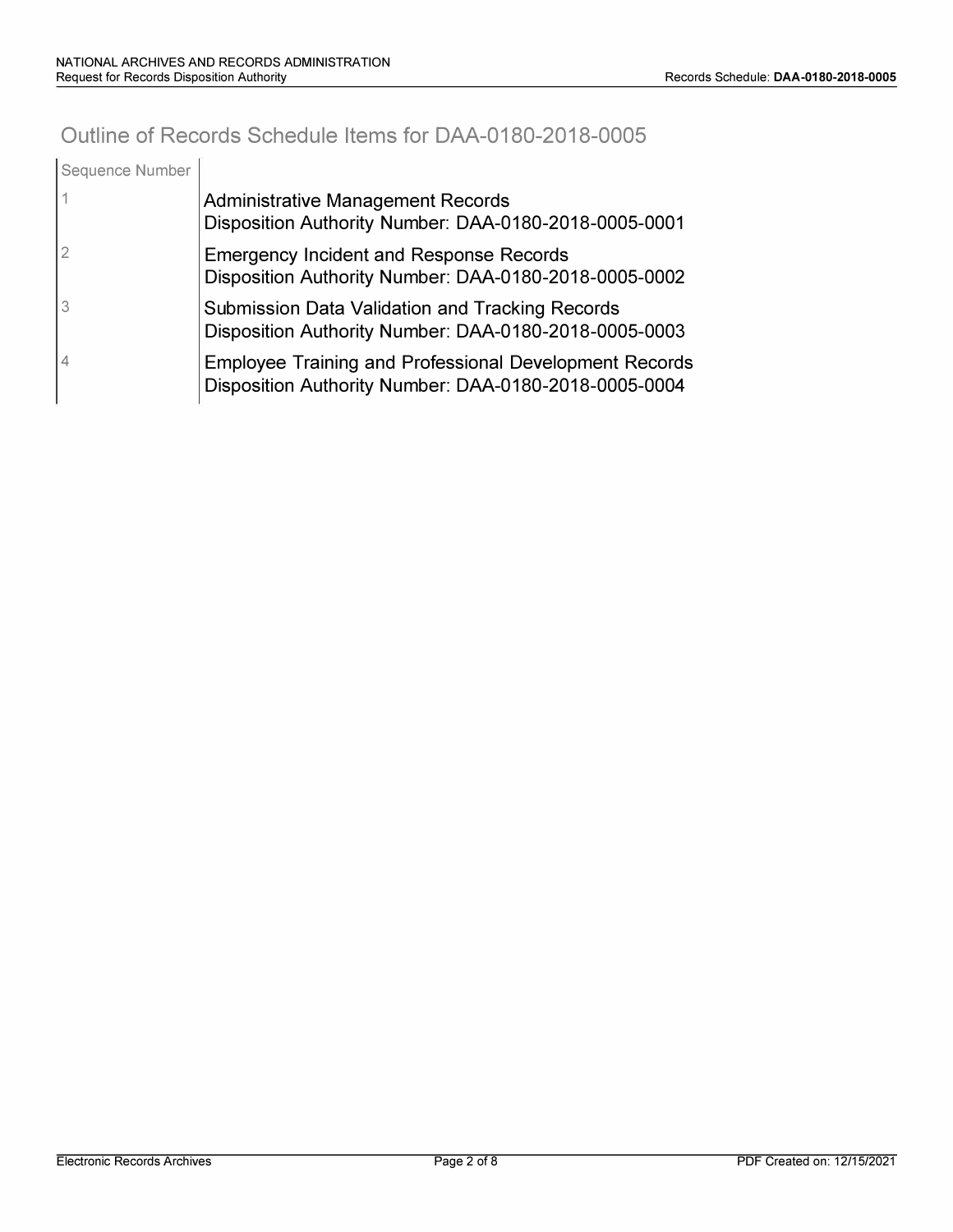### **Records Schedule Items**

| Sequence Number |                                                                                                                                                                                                                                                                                                                                                                                                                                                                                                                                                                                                                                                                                                                                                                                                                                                                                                                                                                                                                                                                                                |                                                               |                                 |  |  |
|-----------------|------------------------------------------------------------------------------------------------------------------------------------------------------------------------------------------------------------------------------------------------------------------------------------------------------------------------------------------------------------------------------------------------------------------------------------------------------------------------------------------------------------------------------------------------------------------------------------------------------------------------------------------------------------------------------------------------------------------------------------------------------------------------------------------------------------------------------------------------------------------------------------------------------------------------------------------------------------------------------------------------------------------------------------------------------------------------------------------------|---------------------------------------------------------------|---------------------------------|--|--|
| 1               | <b>Administrative Management Records</b>                                                                                                                                                                                                                                                                                                                                                                                                                                                                                                                                                                                                                                                                                                                                                                                                                                                                                                                                                                                                                                                       |                                                               |                                 |  |  |
|                 | <b>Disposition Authority Number</b><br>DAA-0180-2018-0005-0001                                                                                                                                                                                                                                                                                                                                                                                                                                                                                                                                                                                                                                                                                                                                                                                                                                                                                                                                                                                                                                 |                                                               |                                 |  |  |
|                 | This series includes recurring management reports, such as internal management<br>reports, including monthly reports, quarterly objectives, strategic planning<br>documents, and management tools. Further, this series includes administrative<br>management studies, analyses, surveys, or other assessments of organizational<br>structures, policies, procedures, programs or operating methods; administrative<br>assessments that focus on the operations of the CFTC, including requests<br>and authorizations to conduct the assessment, data, plans, recommendations,<br>evaluations, interim or status reports, final reports, or other finished products<br>or documents detailing actions taken as a result of the assessment. Also<br>included are delegations of authority, which document the division or assignment<br>of responsibility to CFTC personnel to perform operational functions and to<br>sign agreements, memoranda of understanding, contracts, and other binding<br>documents without further approval. Records also document the revocation of<br>delegations. |                                                               |                                 |  |  |
|                 | <b>Final Disposition</b>                                                                                                                                                                                                                                                                                                                                                                                                                                                                                                                                                                                                                                                                                                                                                                                                                                                                                                                                                                                                                                                                       | Temporary                                                     |                                 |  |  |
|                 | Item Status                                                                                                                                                                                                                                                                                                                                                                                                                                                                                                                                                                                                                                                                                                                                                                                                                                                                                                                                                                                                                                                                                    | Active                                                        |                                 |  |  |
|                 | Is this item media neutral?                                                                                                                                                                                                                                                                                                                                                                                                                                                                                                                                                                                                                                                                                                                                                                                                                                                                                                                                                                                                                                                                    | Yes                                                           |                                 |  |  |
|                 | Do any of the records covered<br>by this item currently exist in<br>electronic format(s) other than e-<br>mail and word processing?                                                                                                                                                                                                                                                                                                                                                                                                                                                                                                                                                                                                                                                                                                                                                                                                                                                                                                                                                            | <b>No</b>                                                     |                                 |  |  |
|                 | <b>Manual Citation</b>                                                                                                                                                                                                                                                                                                                                                                                                                                                                                                                                                                                                                                                                                                                                                                                                                                                                                                                                                                                                                                                                         |                                                               | <b>Manual Title</b>             |  |  |
|                 | 111                                                                                                                                                                                                                                                                                                                                                                                                                                                                                                                                                                                                                                                                                                                                                                                                                                                                                                                                                                                                                                                                                            |                                                               |                                 |  |  |
|                 | <b>GRS or Superseded Authority</b><br>Citation                                                                                                                                                                                                                                                                                                                                                                                                                                                                                                                                                                                                                                                                                                                                                                                                                                                                                                                                                                                                                                                 |                                                               | DAA-0180-2012-0002-0003         |  |  |
|                 | <b>Disposition Instruction</b>                                                                                                                                                                                                                                                                                                                                                                                                                                                                                                                                                                                                                                                                                                                                                                                                                                                                                                                                                                                                                                                                 |                                                               |                                 |  |  |
|                 | <b>Cutoff Instruction</b>                                                                                                                                                                                                                                                                                                                                                                                                                                                                                                                                                                                                                                                                                                                                                                                                                                                                                                                                                                                                                                                                      | Cut-off when superseded, revoked, completed, or<br>abandoned. |                                 |  |  |
|                 | <b>Retention Period</b>                                                                                                                                                                                                                                                                                                                                                                                                                                                                                                                                                                                                                                                                                                                                                                                                                                                                                                                                                                                                                                                                        |                                                               | Destroy 3 year(s) after cut-off |  |  |
|                 | <b>Additional Information</b>                                                                                                                                                                                                                                                                                                                                                                                                                                                                                                                                                                                                                                                                                                                                                                                                                                                                                                                                                                                                                                                                  |                                                               |                                 |  |  |
|                 | <b>GAO Approval</b>                                                                                                                                                                                                                                                                                                                                                                                                                                                                                                                                                                                                                                                                                                                                                                                                                                                                                                                                                                                                                                                                            | <b>Not Required</b>                                           |                                 |  |  |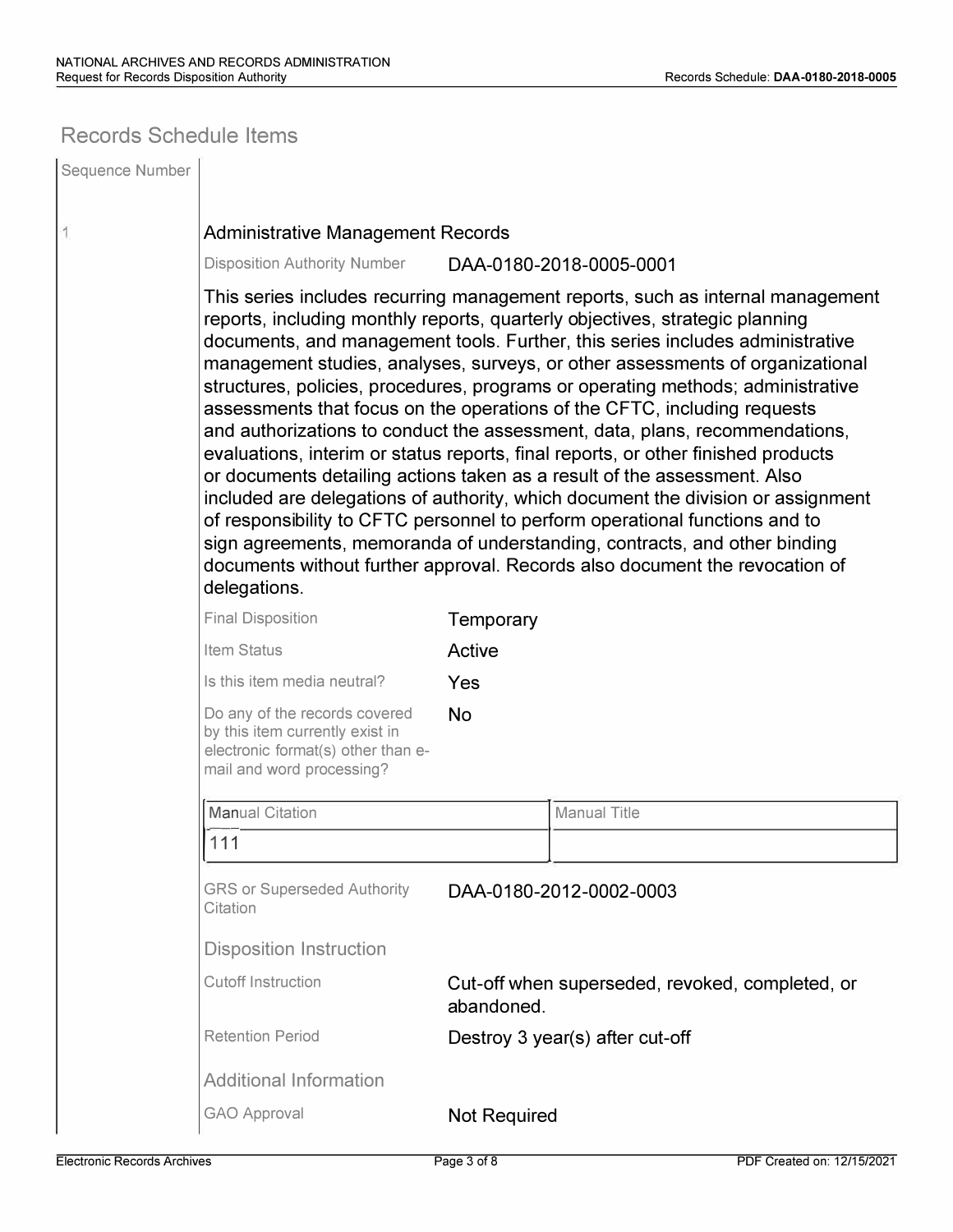### 2 Emergency Incident and Response Records

Disposition Authority Number DAA-0180-2018-0005-0002

This series contains records of activities completed in response to emergency events or situations as described within emergency planning documentation such as the Continuity of Operations Plan (COOP) and the Market Disruption Contingency Plan (MDCP). Records include notifications and correspondence sent or received regarding possible, impending, or ongoing threat to staff, facilities, or the market; logs or files that account for staff, contractors, or other types of personnel during and after an emergency; records created during the process of responding to the threat event, or incident including after-action reports, and supporting documentation.

| <b>Final Disposition</b>                                                                                                            | Temporary |
|-------------------------------------------------------------------------------------------------------------------------------------|-----------|
| Item Status                                                                                                                         | Active    |
| Is this item media neutral?                                                                                                         | Yes       |
| Do any of the records covered<br>by this item currently exist in<br>electronic format(s) other than e-<br>mail and word processing? | Yes       |
| Do any of the records covered<br>by this item exist as structured<br>electronic data?                                               | Yes       |
| <b>Manual Citation</b>                                                                                                              |           |

| Manual Citation | Manual Title |
|-----------------|--------------|
| 1117            |              |
|                 |              |

Disposition Instruction

Retention Period **Destroy when 10 years old.** 

Additional Information

GAO Approval **Not Required** 

3 Submission Data Validation and Tracking Records

Disposition Authority Number DAA-0180-2018-0005-0003

This series contains records of administrative activities and actions taken related to the collection and submission information from registered and regulated entities as required by the Commodity Exchange Act (CEA), and CFTC rules and requirements. Included are submission standards, technical guidance documents which contain naming conventions, submission procedures, data dictionaries, and account registration requirements, and agency guidance related to the submission and collection process. Also included are records which track the loading, validation, and update activities of the data received from registered or regulated entities, and records created during regular data management activities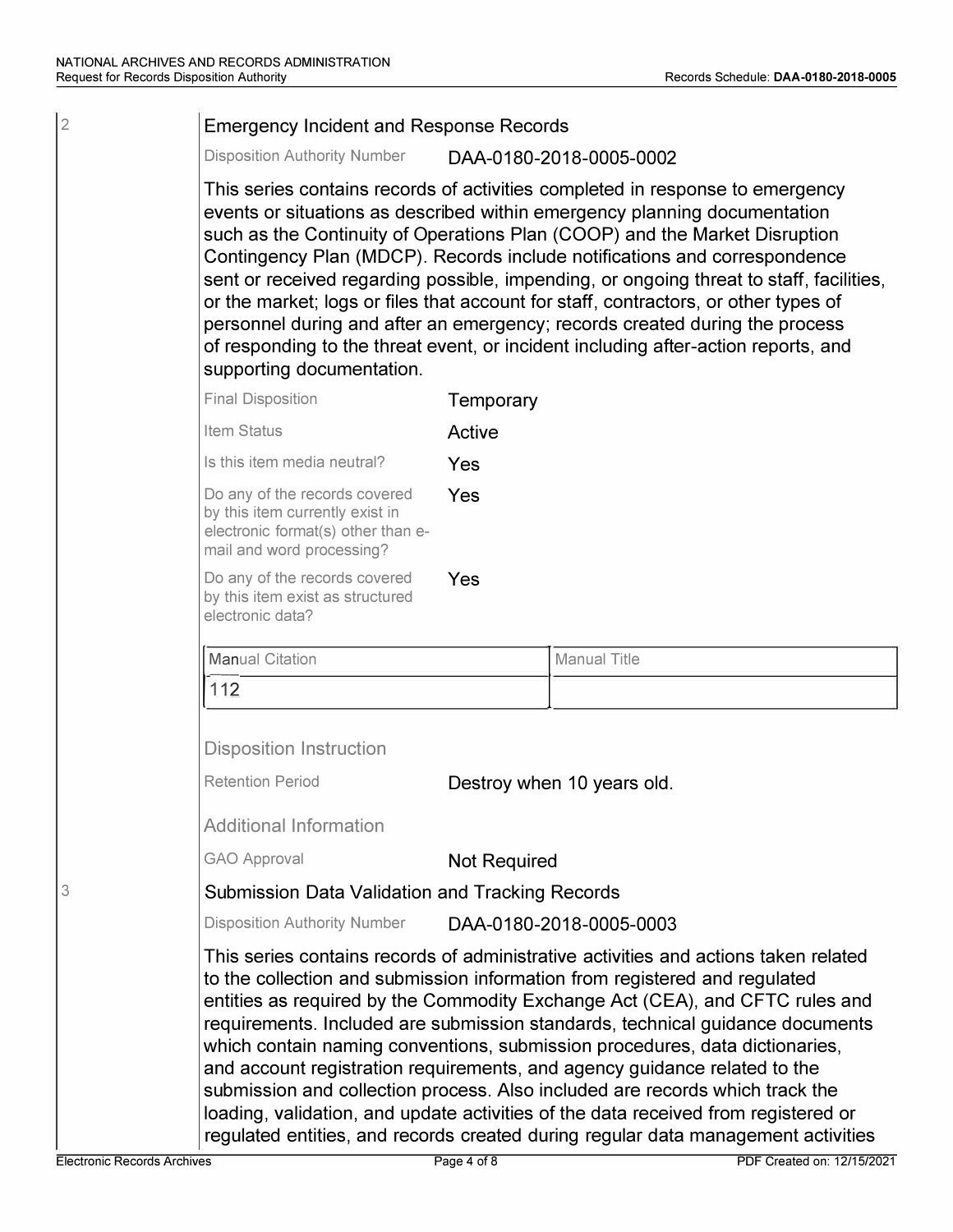| <b>Final Disposition</b>                                                                                                            | Temporary                                                                                                                                                                                                                                                                                                                                                                                                                                                                                                              |  |  |
|-------------------------------------------------------------------------------------------------------------------------------------|------------------------------------------------------------------------------------------------------------------------------------------------------------------------------------------------------------------------------------------------------------------------------------------------------------------------------------------------------------------------------------------------------------------------------------------------------------------------------------------------------------------------|--|--|
| Item Status                                                                                                                         | Active                                                                                                                                                                                                                                                                                                                                                                                                                                                                                                                 |  |  |
| Is this item media neutral?                                                                                                         | Yes                                                                                                                                                                                                                                                                                                                                                                                                                                                                                                                    |  |  |
| Do any of the records covered<br>by this item currently exist in<br>electronic format(s) other than e-<br>mail and word processing? | <b>No</b>                                                                                                                                                                                                                                                                                                                                                                                                                                                                                                              |  |  |
| <b>Manual Citation</b>                                                                                                              | <b>Manual Title</b>                                                                                                                                                                                                                                                                                                                                                                                                                                                                                                    |  |  |
| 121                                                                                                                                 |                                                                                                                                                                                                                                                                                                                                                                                                                                                                                                                        |  |  |
| <b>Disposition Instruction</b>                                                                                                      |                                                                                                                                                                                                                                                                                                                                                                                                                                                                                                                        |  |  |
| <b>Cutoff Instruction</b>                                                                                                           | Cut-off when all actions are completed.                                                                                                                                                                                                                                                                                                                                                                                                                                                                                |  |  |
| <b>Retention Period</b>                                                                                                             | Destroy 5 year(s) after cut-off or when superseded or<br>obsolete, whichever is later.                                                                                                                                                                                                                                                                                                                                                                                                                                 |  |  |
| <b>Additional Information</b>                                                                                                       |                                                                                                                                                                                                                                                                                                                                                                                                                                                                                                                        |  |  |
| <b>GAO Approval</b>                                                                                                                 | <b>Not Required</b>                                                                                                                                                                                                                                                                                                                                                                                                                                                                                                    |  |  |
|                                                                                                                                     | <b>Employee Training and Professional Development Records</b>                                                                                                                                                                                                                                                                                                                                                                                                                                                          |  |  |
| <b>Disposition Authority Number</b>                                                                                                 | DAA-0180-2018-0005-0004                                                                                                                                                                                                                                                                                                                                                                                                                                                                                                |  |  |
| an employee's job.                                                                                                                  | This series contains records of both agency-wide and Division/Office specific<br>training produced by the agency, which cover administrative or mission related<br>topics, objectives, activities, or specific regulatory/financial market information.<br>Records include course case files, course materials including presentations and<br>videos, training materials specific to mission-related licenses, certifications, and<br>credentials required by the agency to be obtained and maintained as requisite to |  |  |
| <b>Final Disposition</b>                                                                                                            | Temporary                                                                                                                                                                                                                                                                                                                                                                                                                                                                                                              |  |  |
| Item Status                                                                                                                         | Active                                                                                                                                                                                                                                                                                                                                                                                                                                                                                                                 |  |  |
| Is this item media neutral?                                                                                                         | Yes                                                                                                                                                                                                                                                                                                                                                                                                                                                                                                                    |  |  |
| Do any of the records covered<br>by this item currently exist in<br>electronic format(s) other than e-                              | Yes                                                                                                                                                                                                                                                                                                                                                                                                                                                                                                                    |  |  |
| mail and word processing?                                                                                                           |                                                                                                                                                                                                                                                                                                                                                                                                                                                                                                                        |  |  |

4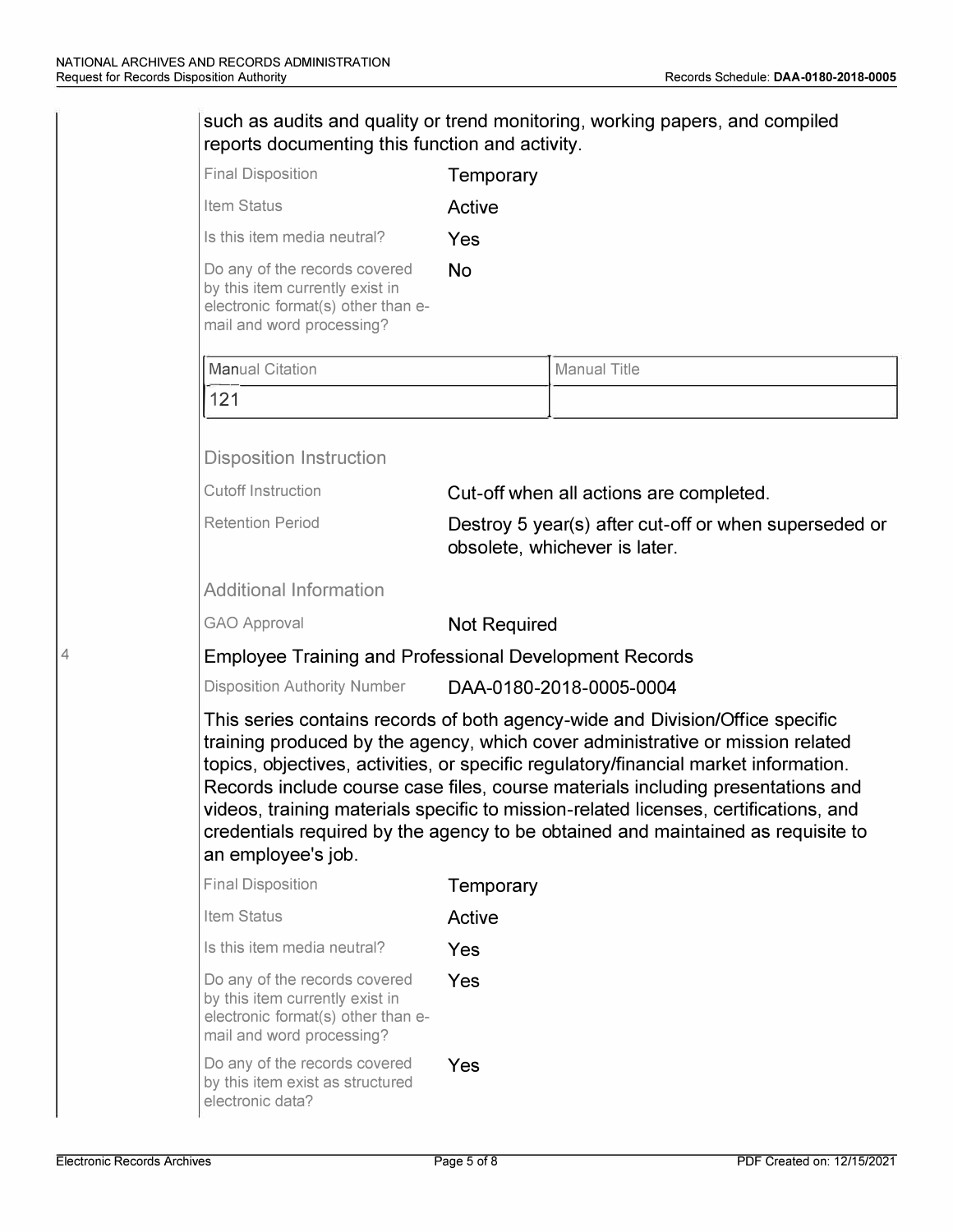| <b>Manual Citation</b>                         |                                      | <b>Manual Title</b> |
|------------------------------------------------|--------------------------------------|---------------------|
| 132                                            |                                      |                     |
| <b>GRS or Superseded Authority</b><br>Citation | N1-180-00-001 / 302                  |                     |
| <b>Disposition Instruction</b>                 |                                      |                     |
| Cutoff Instruction                             | Cut-off when superseded or obsolete. |                     |
| <b>Retention Period</b>                        | Destroy 6 year(s) after cut-off.     |                     |
| <b>Additional Information</b>                  |                                      |                     |
| <b>GAO Approval</b>                            | <b>Not Required</b>                  |                     |